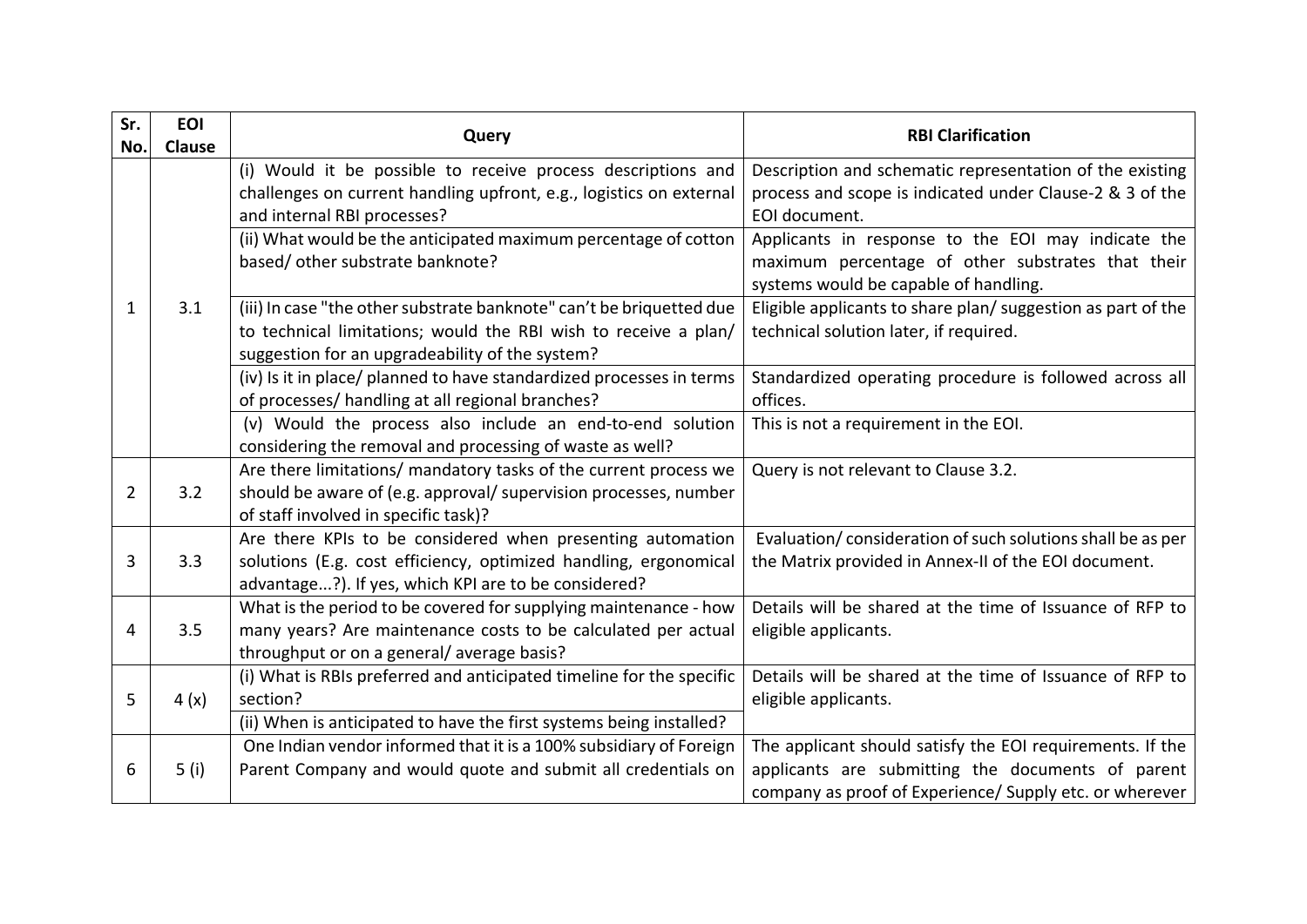| Sr. | <b>EOI</b> | Query                                                                                                                                                                                                                      | <b>RBI Clarification</b>                                                                                                                                                                                                                                                                              |
|-----|------------|----------------------------------------------------------------------------------------------------------------------------------------------------------------------------------------------------------------------------|-------------------------------------------------------------------------------------------------------------------------------------------------------------------------------------------------------------------------------------------------------------------------------------------------------|
| No. | Clause     |                                                                                                                                                                                                                            |                                                                                                                                                                                                                                                                                                       |
|     |            | behalf of Foreign Parent Company like work order and satisfactory<br>completion certificate for the work executed by Parent Company.                                                                                       | applicable for fulfilment of all contractual obligations,<br>they should have the necessary authorisation of the                                                                                                                                                                                      |
|     |            |                                                                                                                                                                                                                            | parent company to do so.                                                                                                                                                                                                                                                                              |
|     |            | (i) We understood that RBI intends to receive references for<br>systems (shredder +briquetting) resulting in a capacity of 300 kg/h<br>- which means 300 kg/h briquetting capacity. Is this correct?                       | It is clarified that "Banknote Shredding and Briquetting<br>Systems with individual capacity of equal to or more than<br>300 kg/ hr" means that shredder (this does not include<br>CVPS/ online shred) should have 300 kg/ hr capacity and<br>Briquetter should have 300 kg/hr capacity individually. |
|     |            | (ii) The term "reference of a system" is meant to be a proof of the<br>"same make and components used at a comparable installation"<br>from the entity or one of its subsidiaries or parental company. Is<br>this correct? | It is clearly mentioned in the clause 5 (ii) that upgrade<br>leading to capacity enhancement/ life extension above 3<br>years for SBS originally manufactured / supplied by the<br>applicant will be considered for Past Supply.                                                                      |
|     |            | (iii) There is offline and online shredding. Would a deep<br>experience in collecting from online shredding being beneficial?                                                                                              | The applicants are required to satisfy the criteria specified<br>in the EOI.                                                                                                                                                                                                                          |
| 7   | 5 (ii)     | (iv) In case the installation has been done by 3rd party/<br>subcontractor would the reference still being valid?                                                                                                          | Please refer to Clause 5(ii) of the EOI.                                                                                                                                                                                                                                                              |
|     |            | (v) Is with capacity enhancement meant the installation of<br>completely new components?                                                                                                                                   |                                                                                                                                                                                                                                                                                                       |
|     |            | (vi) Is this limited to components, e.g., enhancement of capacity                                                                                                                                                          |                                                                                                                                                                                                                                                                                                       |
|     |            | of the shredder or is a capacity enhancement of the collecting/<br>briquetting section also valid?                                                                                                                         |                                                                                                                                                                                                                                                                                                       |
|     |            | (vii) If yes, are online + offline or online shredding + briquetting<br>only references then valid, too? As 100% subsidiary, we would                                                                                      | Answer to the queries (SI. No. 6 and 7) above may be<br>referred to.                                                                                                                                                                                                                                  |
|     |            | submit the offer on behalf of Foreign Parent Company I and all                                                                                                                                                             |                                                                                                                                                                                                                                                                                                       |
|     |            | credentials regarding past supply of Parent Company.                                                                                                                                                                       |                                                                                                                                                                                                                                                                                                       |
|     |            | Capability - Equipment & Manufacturing Facilities: As 100%                                                                                                                                                                 |                                                                                                                                                                                                                                                                                                       |
|     |            | subsidiary we would confirm the same on behalf of Parent                                                                                                                                                                   |                                                                                                                                                                                                                                                                                                       |
|     |            | Company about the annual capacity.                                                                                                                                                                                         |                                                                                                                                                                                                                                                                                                       |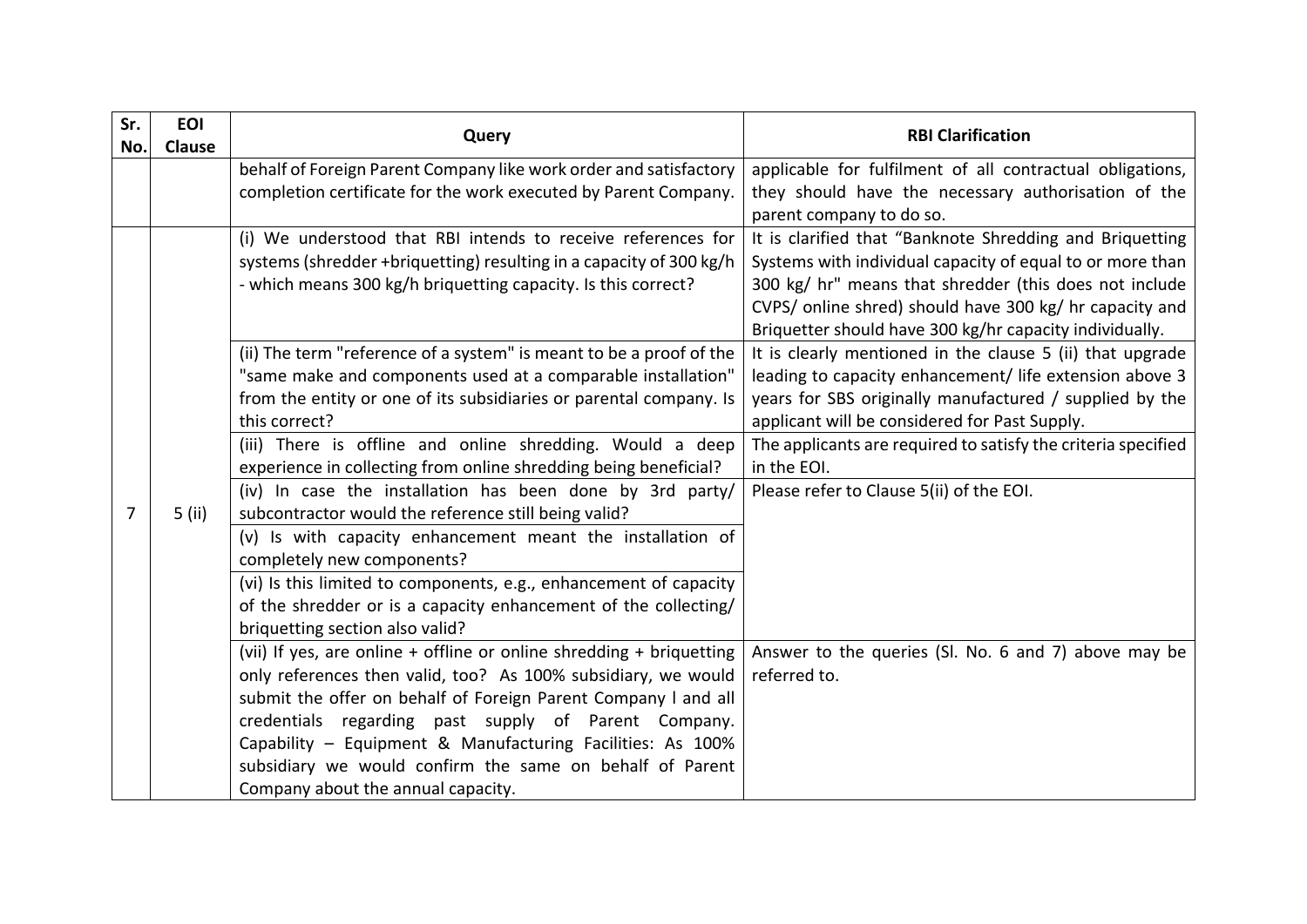| Sr. | <b>EOI</b> | Query                                                                       | <b>RBI Clarification</b>                                                         |
|-----|------------|-----------------------------------------------------------------------------|----------------------------------------------------------------------------------|
| No. | Clause     |                                                                             |                                                                                  |
|     |            | (i) Does the term 'supply' include installation and SAT or the<br>delivery? | "supply, installation, testing and<br>Supply<br>includes<br>commissioning"       |
|     |            | (ii) The overall scope is 19 systems. Is it correct that in one year it     | Para 5(iii) refers to the capability of the applicant.                           |
| 8   | 5 (iii)    | is planned to acquire 18 systems and acquire one separately in the          |                                                                                  |
|     |            | following year or 19 in one year?                                           |                                                                                  |
|     |            | (iii) What are the anticipated terms of delivery?                           | Details will be shared at the time of Issuance of RFP to<br>eligible applicants. |
|     |            | One of the participants which is a 100% subsidiary, stated to               | In case of entity incorporated in foreign country, Banker's                      |
|     |            | submit the offer on behalf of Foreign Parent Company and they               | certificate or an equivalent document certified by                               |
| 9   | $5$ (iv)   | would provide all their required financial data. Instead of bankers         | competent authority of the respective country may be                             |
|     |            | certificates they would provide signed copies of the annual report          | submitted.                                                                       |
|     |            | indicating relevant KPIs. Would this be accepted?                           |                                                                                  |
|     | 5(y)       | One of the participants which is a 100% subsidiary, stated that             | The applicants are required to satisfy the criteria specified                    |
| 10  |            | they would submit an undertaking that Full-fledged Service                  | in the EOI.                                                                      |
|     |            | Operations including onsite and offsite maintenance support is              |                                                                                  |
|     |            | already available in India.                                                 |                                                                                  |
|     | 5 (vi)     | One of the vendor submitted that as 100% Subsidiary of Foreign              |                                                                                  |
| 11  |            | Parent Company, they would submit the required declarations                 |                                                                                  |
|     |            | along with the offer.                                                       |                                                                                  |
|     | 6.3        | Foreign Parent Company's auditor report for 2021 is not issued              | For the year 2021, self-certified report by company is to                        |
| 12  |            | yet.                                                                        | be submitted. Audited reports shall be submitted once                            |
|     |            | Therefore, they would confirm the figures for business years                | approved.                                                                        |
|     |            | 2018/2019/2020 and hand in 2021 as soon as it is approved.                  |                                                                                  |
|     |            | Can this work being carried out by 3rd party partners or is it              | Clause 7.2 is self-explanatory                                                   |
| 13  | 7.2        | mandatory to being carried out by the suppliers/ the subsidiaries'          |                                                                                  |
|     |            | staff?                                                                      |                                                                                  |
| 14  | 7.4        | (i) What are the criteria of/ for the technical presentation?               | Please refer to ANNEX II of the EOI.                                             |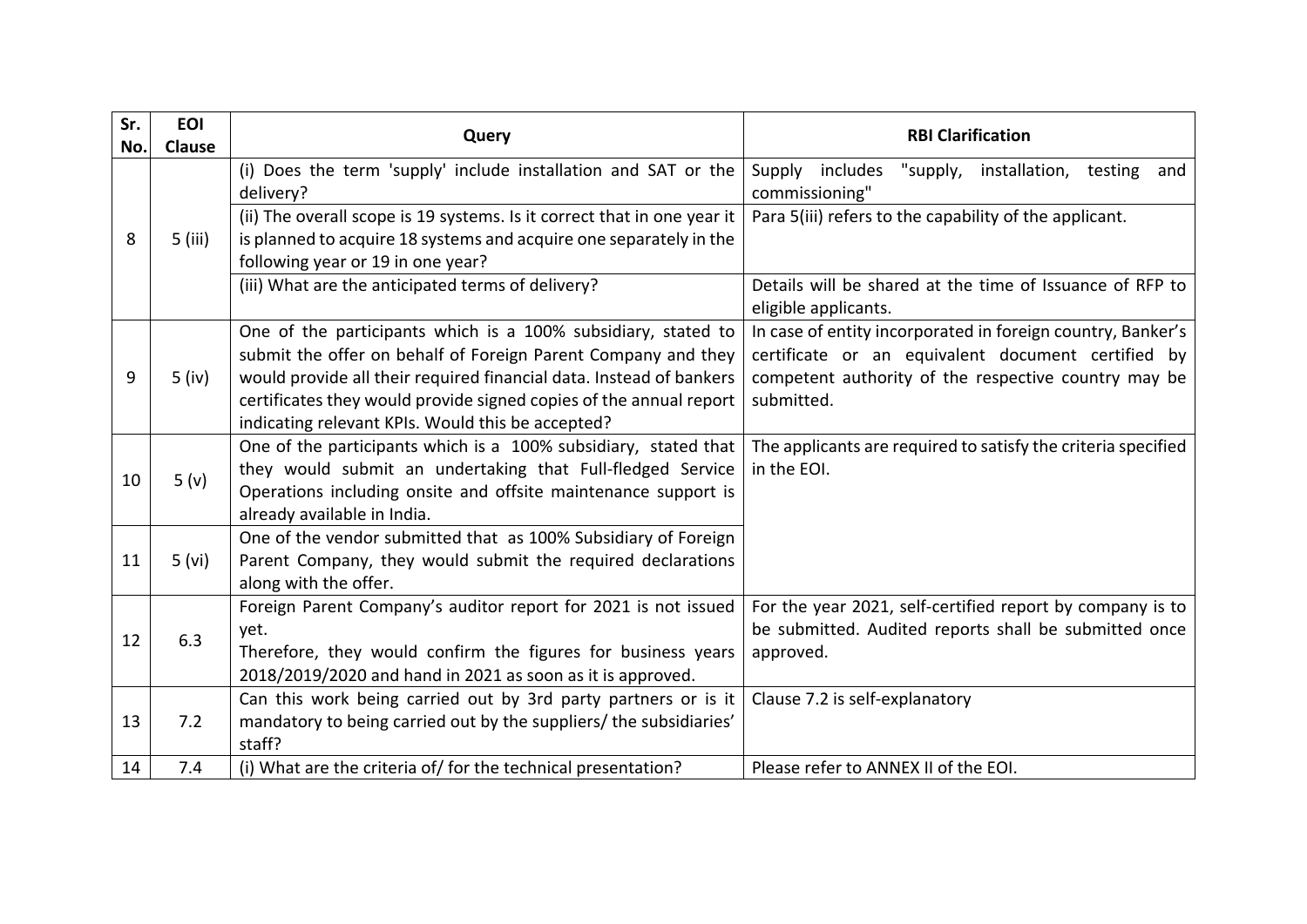| Sr. | <b>EOI</b> | Query                                                                  | <b>RBI Clarification</b>                                     |
|-----|------------|------------------------------------------------------------------------|--------------------------------------------------------------|
| No. | Clause     |                                                                        |                                                              |
|     |            | (ii) What happens in the case of the qualification of only one         | Query is hypothetical in nature.                             |
|     |            | participant?                                                           |                                                              |
|     |            | (i) Is a joint venture with a local company mandatory or can work      | The query is not relevant to the clause referred to.         |
| 15  | 7.5        | being carried out with a subcontracted company?                        |                                                              |
|     |            | (ii) If no, is the financial requirements also valid for organizations | The query is not relevant to the clause referred to.         |
|     |            | the supplier would partner with, e.g., for installation?               |                                                              |
|     |            | What is RBIs preferred handling regarding incoterms for this           | Details will be shared at the time of Issuance of RFP to     |
| 16  | Misc.      | project?                                                               | eligible applicants                                          |
| 17  | Misc.      | What is RBIs preferred handling for payment?                           |                                                              |
|     |            | (i) Offer and payment to be placed in which currency?                  |                                                              |
|     |            | (ii) Would the RBI also being open for flexible financing models       | This is not a requirement in the EOI.                        |
| 18  | Misc.      | focussing on the actual usage for this project, e.g., managed          |                                                              |
|     |            | service, pay per use, pay per kg or leasing?                           |                                                              |
|     | Misc.      | What is the RBIs expectation in terms of liability for the supplier?   | Details will be shared at the time of Issuance of RFP to     |
| 19  |            |                                                                        | eligible applicants                                          |
| 20  | Misc.      | Is there an Official Budget for this project?                          | The query is not relevant to the EOI.                        |
|     | 9          | We would like to request bank to consider splitting the RFP into 2     | Bank may, at its discretion, consider splitting the order as |
|     |            | lots                                                                   | deemed appropriate during RFP stage.                         |
|     |            | i.e.                                                                   |                                                              |
| 21  |            | A) for lower kg/h and                                                  |                                                              |
|     |            | B) for 600/800 kg/h                                                    |                                                              |
|     |            | We would like to know the standard terms of SLA for Onsite and         | Details will be shared at the time of Issuance of RFP to     |
|     | 4          | Offsite to prepare the options                                         | eligible applicants.                                         |
| 23  |            | How to feed the conveyor with bags, bundles, or others?                | Presently, RBI feeds bundles of 1000 pieces on the           |
|     | 3.1        |                                                                        | conveyor.                                                    |
|     |            | How to fill and prepare a conveyor with 6.4 tons and what time         | Eligible applicants to share plan/ suggestion as part of the |
|     |            | you expect for this?                                                   | technical solution later, if required. Further, details will |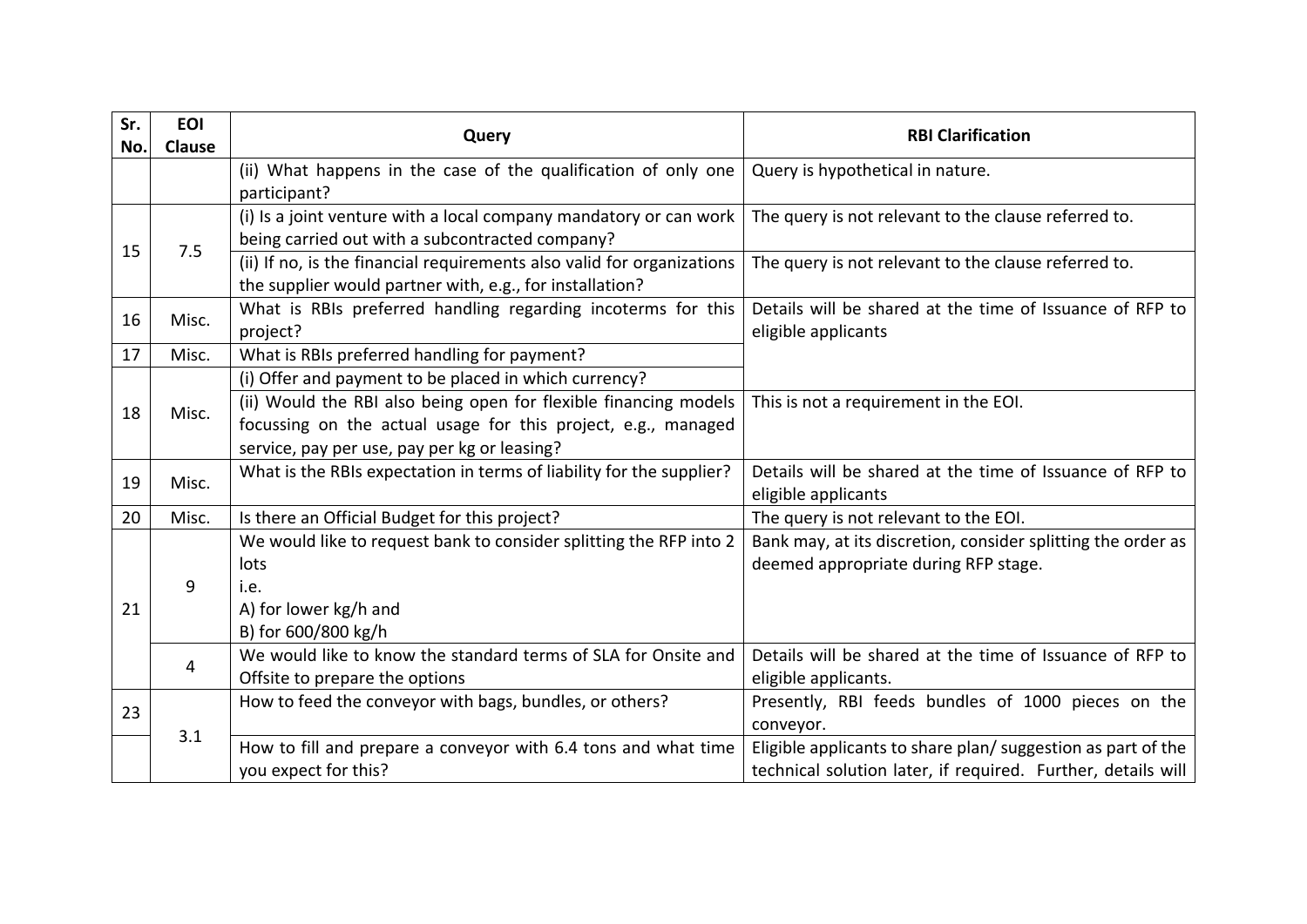| Sr.<br>No. | <b>EOI</b><br>Clause | Query                                                                | <b>RBI Clarification</b>                                            |
|------------|----------------------|----------------------------------------------------------------------|---------------------------------------------------------------------|
|            |                      |                                                                      | be shared at the time of Issuance of RFP to eligible<br>applicants. |
|            |                      | Please clarify the Particle sizes P5 according to DIN?               | Present shred size in our SBS is maximum of 6mm x 6mm.              |
|            |                      | Do you need system only cotton bank notes or hybrid?                 | The proposed solution should be for both cotton and                 |
| 24         |                      |                                                                      | other substrates. However, applicants in response to the            |
|            |                      |                                                                      | EOI may indicate the maximum percentage of other                    |
|            | Misc.                |                                                                      | substrates that their systems would be capable of                   |
|            |                      |                                                                      | handling.                                                           |
|            |                      | Do System need to be laid out for future full polymer production?    | Applicants in response to the EOI may indicate the                  |
|            |                      |                                                                      | maximum percentage of other substrates that their                   |
|            |                      |                                                                      | systems would be capable of handling.                               |
|            |                      | Would like Bank to clarify the standard payments terms,              | Details shall be shared at the time of issuance of RFP.             |
| 25         | Misc.                | conspiring the size we would request bank to consider the            |                                                                     |
|            |                      | advance payment or letter of credit.                                 |                                                                     |
|            | Misc.                | We would like to request bank to consider 2 years delivery           |                                                                     |
| 26         |                      | schedule due to current situation and size of project.               |                                                                     |
|            | Misc.                | Bank is requested to share the standard warranty terms               |                                                                     |
|            |                      | As some of our technical specialist cannot visit India to attend pre | Physical meeting was arranged for all.                              |
| 28         | Misc.                | bid meeting due to ongoing fluid situation, we would request bank    |                                                                     |
|            |                      | to consider online meeting so that we can attend online.             |                                                                     |
| 29         | Misc.                | Please share the detail of the various bond/guarantees required.     | This information would be made available at the time of             |
|            |                      |                                                                      | Issuance of RFP.                                                    |
| 30         | 3.5                  | What is meant by an all-inclusive comprehensive maintenance?         | All-inclusive comprehensive maintenance includes both               |
|            |                      | Please explain                                                       | labour and spare parts. Details will be shared at RFP stage.        |
|            |                      | Credentials regarding past supply must be given according to Form    | The information received as part of this EOI shall be kept          |
| 31         | $5$ (ii)             | B. Information such as work orders, completion certificates and      | as confidential and is exclusively for the intended purpose         |
|            |                      | contact details contain highly sensitive and confidential personal   | only.                                                               |
|            |                      | information which can only be disclosed under strict measures        |                                                                     |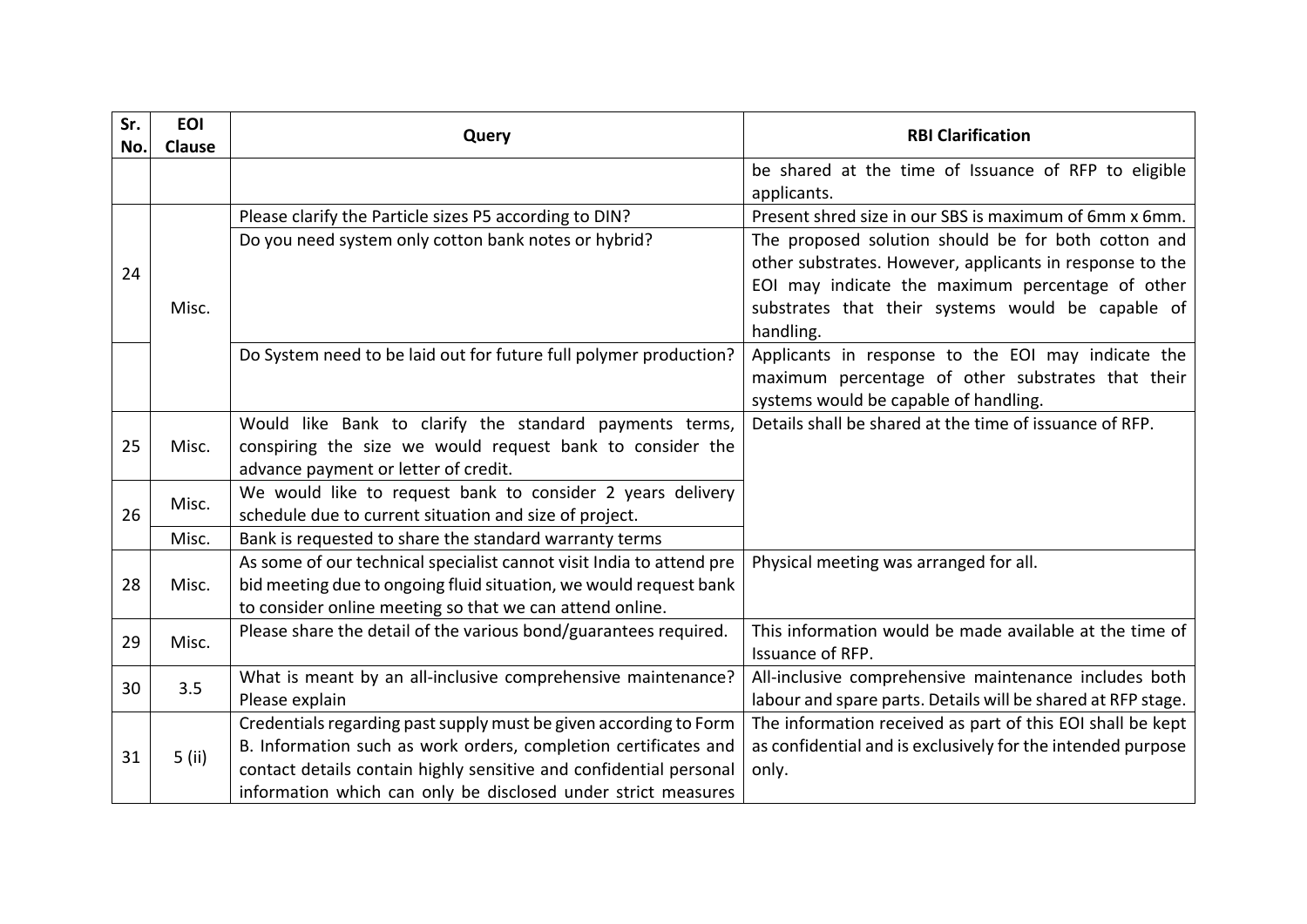| Sr. | <b>EOI</b>    | Query                                                               | <b>RBI Clarification</b>                                    |
|-----|---------------|---------------------------------------------------------------------|-------------------------------------------------------------|
| No. | <b>Clause</b> |                                                                     |                                                             |
|     |               | according to the European GDPR legalisation. Please provide         |                                                             |
|     |               | Reserve Bank of India's protocol on the handling of sensitive       |                                                             |
|     |               | personal information. If not provided by RBI is it ok to supply     |                                                             |
|     |               | evidence without the personal information of these customers?       |                                                             |
|     |               | Average Annual turnover INR 100 crores during last three financial  | Please refer to para 2 (b) of corrigendum.                  |
|     |               | years is too high to comply with, especially as these figures are   |                                                             |
| 32  | $5$ (iv)      | calculated over a period with COVID-19. This requirement may be     |                                                             |
|     |               | reduced to INR 50 crores to allow participation                     |                                                             |
|     |               | From which entities should the financial statements be provided?    | It has been clearly mentioned in Clause 5 (iv).             |
| 33  | $5$ (iv)      | Are the signed financial statements by the certified Accountant ok  |                                                             |
|     |               | to submit?                                                          |                                                             |
|     |               | Under 6.4 it says: 'Each page of the application shall be signed by | Initial with Company Seal shall be affixed in each page and |
|     | 6.4           | a person on behalf of the organization having necessary             | signature on last page of each document with company        |
| 34  |               | authorization/POA<br>so.'<br>do<br>to                               | seal.                                                       |
|     |               |                                                                     |                                                             |
|     |               | Does this mean every page need to have a signature or will an       |                                                             |
|     |               | initial on every page and a full signature on declarations suffice? |                                                             |
|     | 6.9           | In Form E it mentions: 'where local value addition is made as       | Please be guided by the provisions of the Public            |
|     |               | mentioned in this document enclosed'.                               | Procurement (Preference to Make in India) Order 2017        |
| 35  |               |                                                                     | dated June 15, 2017 (and subsequent amendments, if          |
|     |               | Which additional documents must be enclosed in this section?        | by Department for Promotion of Industry<br>any)             |
|     |               |                                                                     | and Internal Trade, Gol.                                    |
|     |               | It is unclear at this stage if one needs to supply all information  | The information except that required in Technical           |
| 36  | 7.4           | related to only Annex 1 or as stated in this clause for both Annex  | Presentation shall be shared along with the EOI             |
|     |               | 1 & Annex 2. Please clarify.                                        | application.                                                |
| 37  | 7.5           | What is the list of documents to be submitted on behalf of fully    | The applicant should submit documents<br>proving            |
|     |               | owned subsidiary bidding company?                                   | ownership.                                                  |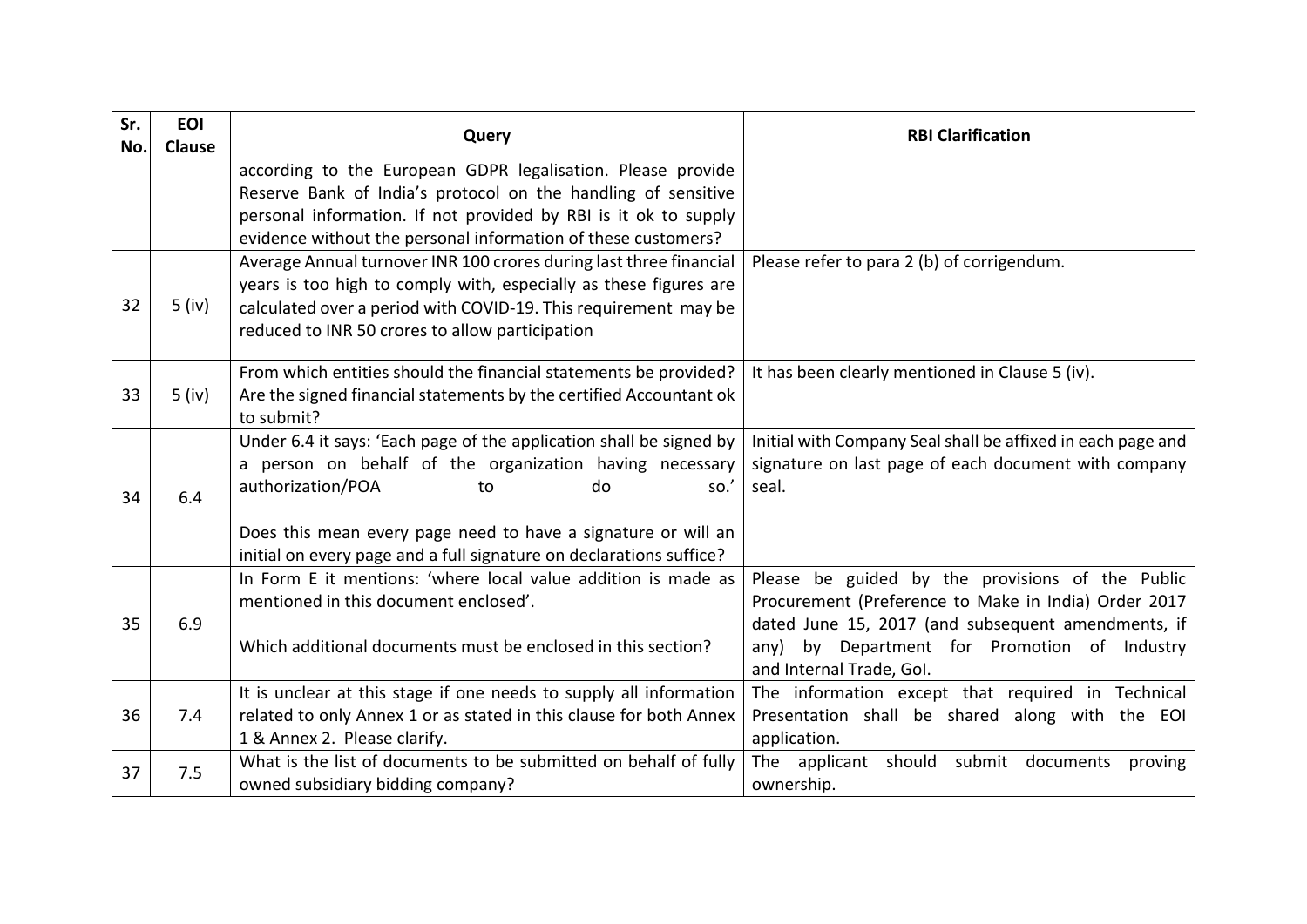| Sr. | <b>EOI</b>           | Query                                                                                                                                                                                                                                                                                                                                                           | <b>RBI Clarification</b>                                                                                                                                                                         |
|-----|----------------------|-----------------------------------------------------------------------------------------------------------------------------------------------------------------------------------------------------------------------------------------------------------------------------------------------------------------------------------------------------------------|--------------------------------------------------------------------------------------------------------------------------------------------------------------------------------------------------|
| No. | Clause               |                                                                                                                                                                                                                                                                                                                                                                 |                                                                                                                                                                                                  |
| 38  | 7.5                  | It is mentioned that the Financial standing of a Holding Company<br>can be clubbed with only one of the fully owned subsidiary bidding<br>documents. Normally these financials of the subsidiary would<br>have already been settled in the financials of the Holding. Now it<br>reads if you can calculate these twice. Please explain.                         | Standalone Financial of subsidiary company can be<br>clubbed with Standalone Financial of Holding Company.                                                                                       |
| 39  | 8.2.7                | Does the pre-contract integrity pact only need to be signed from<br>Applicant's side or does RBI also need to sign this?<br>Kindly note that legalisation and Apostille in a foreign country (the<br>Netherlands) can only be done on the signature of the Applicant.                                                                                           | Applicant shall sign and submit along with EOI, thereafter,<br>it will be signed by the Bank.                                                                                                    |
| 40  | 8.5.6                | What exactly is meant with proforma? Does it mean the EOI<br>document as is which needs to be filled out with the required<br>details as per blanks indicated?                                                                                                                                                                                                  | In case the space provided for submitting the information<br>by applicant is not sufficient, applicant needs to attach the<br>document with said information providing appropriate<br>reference. |
| 41  | 8.6.1                | Is a Power of Attorney given to a signatory a requirement or would<br>it suffice to have a notarised Legal Opinion in which it is stated that<br>according to the Chamber of Commerce register the signatory is<br>authorized to sign?<br>In addition, if we could use a Legal Opinion, would it then also be<br>required to have this executed on stamp paper? | The power of attorney duly notarized and on a stamp<br>paper authorizing the person/s to sign and act on behalf<br>of the firm, is compulsory and shall be submitted.                            |
| 42  | 8.6                  | Clause states 'Signing of the Application and Number of copies',<br>yet does not specify the number of copies that need to be handed<br>in. Kindly indicate how many copies are required.                                                                                                                                                                       | One Copy is sufficient.                                                                                                                                                                          |
| 43  | 8.2.7<br>(Form<br>F) | Kindly confirm that the year of 2021 as stated in the first clause of<br>the Pre-Integrity Contract can be adjusted to 2022.                                                                                                                                                                                                                                    | The year may be changed as 2022.                                                                                                                                                                 |
| 44  | 9                    | If the desired space for the SBS systems is not sufficient at certain<br>locations, is RBI willing to reduce their requirements in regards to<br>conveyor/storage/loading capacity? Or would RBI look at different                                                                                                                                              | Details will be shared at the time of Issuance of RFP to<br>eligible applicants.                                                                                                                 |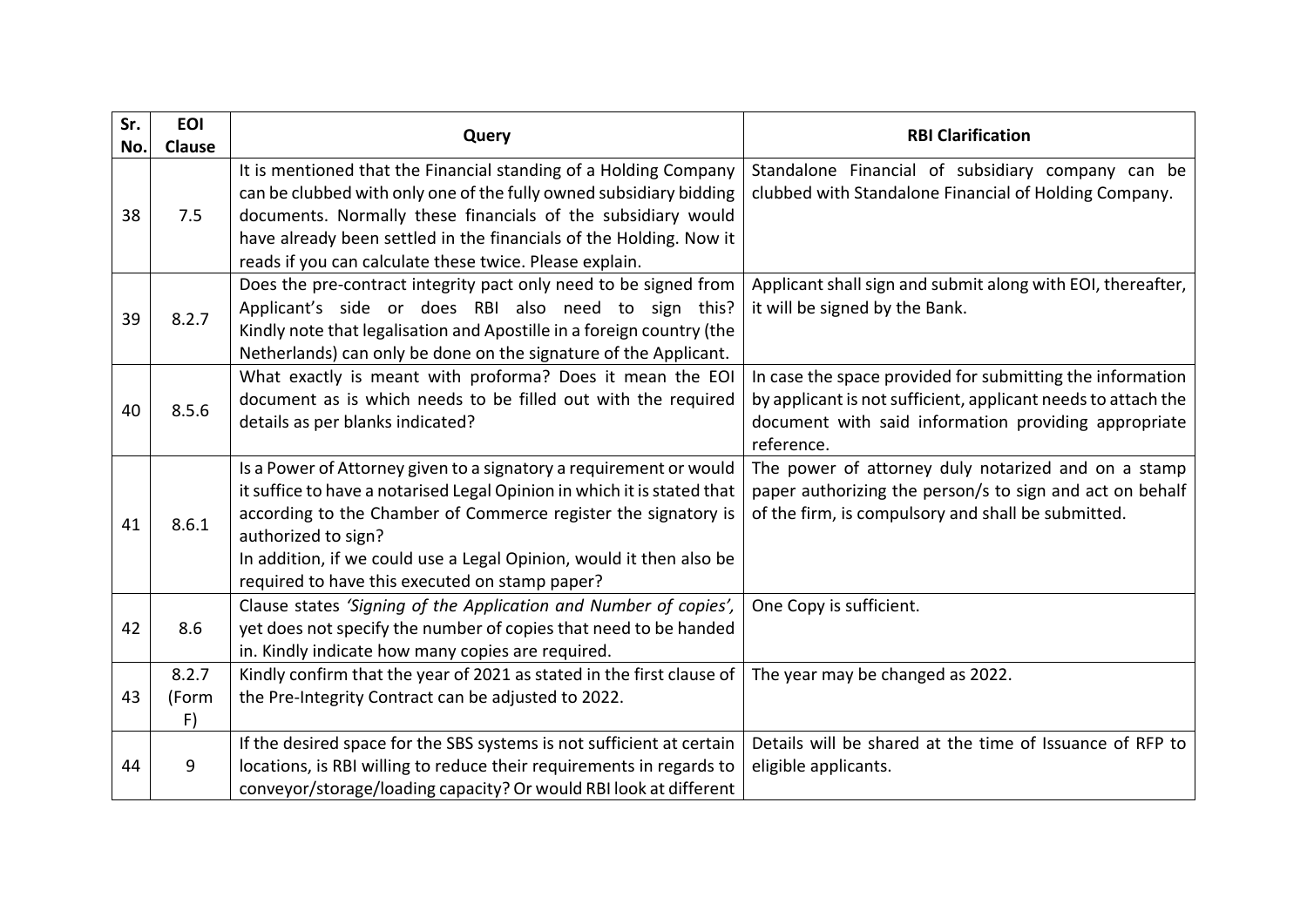| Sr. | <b>EOI</b>                   | Query                                                                                                                                                                                                                                                                                                                                | <b>RBI Clarification</b>                                                                                                     |
|-----|------------------------------|--------------------------------------------------------------------------------------------------------------------------------------------------------------------------------------------------------------------------------------------------------------------------------------------------------------------------------------|------------------------------------------------------------------------------------------------------------------------------|
| No. | <b>Clause</b>                |                                                                                                                                                                                                                                                                                                                                      |                                                                                                                              |
|     |                              | space to match these need? Which of these has the preference of<br>RBI?                                                                                                                                                                                                                                                              |                                                                                                                              |
| 45  | <b>ANNEX I</b>               | Average Annual turnover INR 100 crores during last three financial<br>years is too high to comply with, especially as these figures are<br>calculated over a period with COVID-19. Please lower this<br>requirement to INR 50 crores to allow us to participate                                                                      | Please refer to para 2 (b) of corrigendum.                                                                                   |
| 46  | <b>ANNEX</b><br>Ш            | How will this timeline be calculated (what will be starting point<br>and what will be used as completion date)?<br>What penalty will be there if this is not met (otherwise every<br>supplier will say 'less than 1 year')? How will the penalty be<br>calculated?                                                                   | Details will be shared at the time of Issuance of RFP to<br>eligible applicants.                                             |
|     |                              | Does this timeline also include the dismantling of the existing<br>systems?                                                                                                                                                                                                                                                          |                                                                                                                              |
| 47  | <b>ANNEX</b><br>$\mathbf{I}$ | How does the supplier have to proof that they will have or will be<br>able to set-up an adequate and experienced pan-Indian Service<br>organisation? We suggest that proof should be added from this<br>service organisation which show adequate, technical, pan-India<br>service experience. This would otherwise be a risk to RBI. | Self-certification would suffice at this stage.                                                                              |
| 48  | <b>FORM B</b>                | In the form it is only requested to submit a letter from the<br>authority confirming award of the contract. However, on page 13,<br>6.2 ii) it is mentioned that a satisfactorily certificate should be<br>supplied as proof. Please clarify which one is required, or could<br>this be either one?                                  | Certificate from the authority confirming satisfactory<br>installation and commissioning of machines would be<br>sufficient. |
| 49  | <b>FORM C</b>                | Format of Banker's Certificate cannot be provided in full by the<br>Commercial Bank, as they are not allowed to certify the following:<br>"This is to certify that to the best of our knowledge and                                                                                                                                  | In case of entity incorporated in foreign country, Banker's<br>certificate or an equivalent document certified by            |